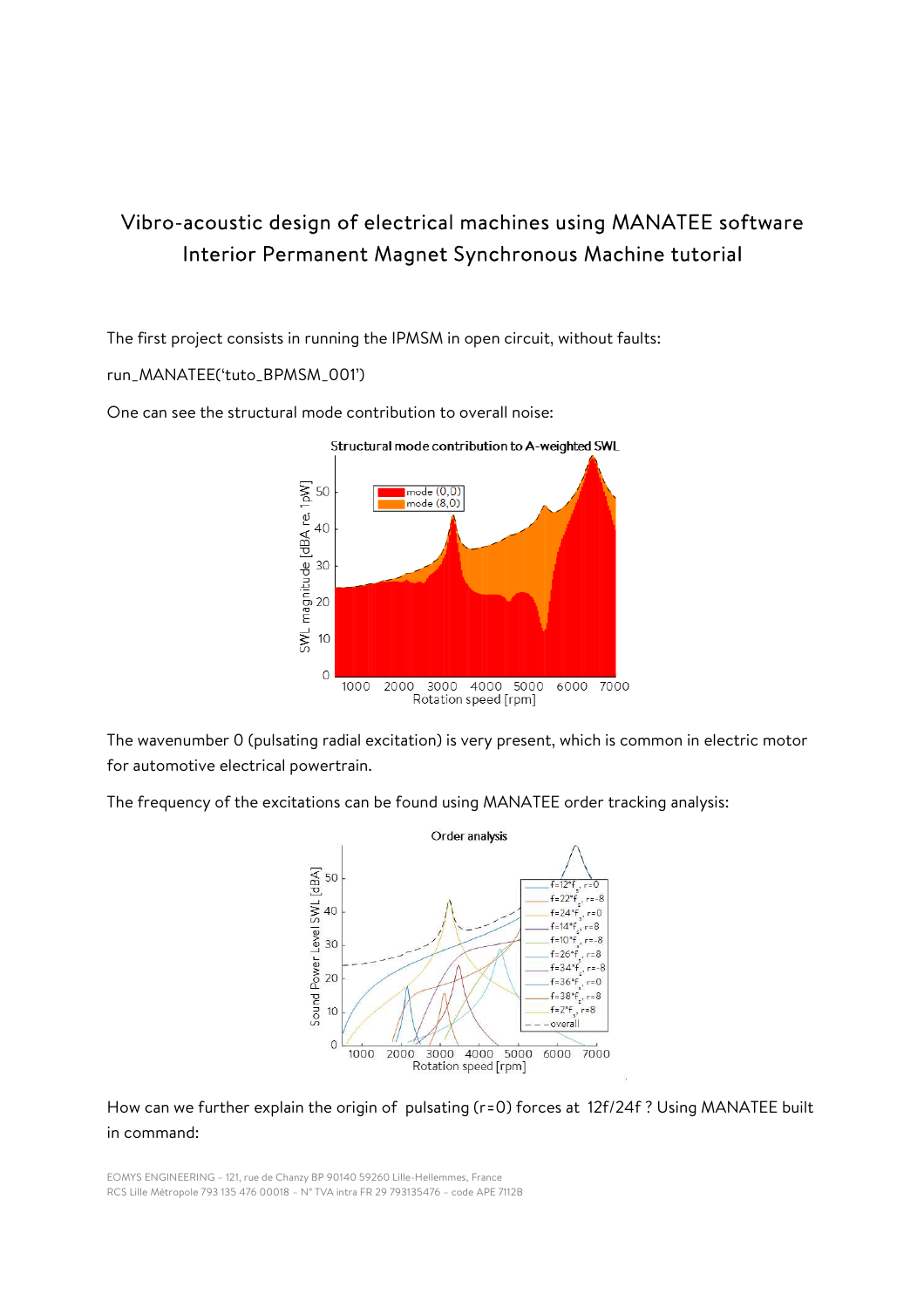```
>> find harmonic PMSM open circuit (0,12,4,48,1)
u min for 1*2p+0*2s=8v min for 1*2p+0*2s=8Force wave in stator frame {f=12fs, r=0} is created by the product of flux waves B1=P1.F1 and B2=P2.F2 such as:
Bl={0,0}.{1lfs,1lp} and B2={0,-Zs}.{fs,p}
Bl={0,0}.{fs,p} and B2={0,-2s}.{13fs,13p}
Bl={0,0}.{9fs,9p} and B2={0,-Zs}.{3fs,3p}
Bl={0,0}.{7fs,7p} and B2={0,-2s}.{5fs,5p}
Bl={0,0}.{3fs,3p} and B2={0,-Zs}.{15fs,15p}
Bl={0,0}.{5fs,5p} and B2={0,-2s}.{17fs,17p}
```
The 13p & 11p rotor mmf space harmonics and stator slotting are involved in 12f excitation in open circuit:



The associated radial force is at 400 N/m2



This radial pulsating force is the same giving cogging torque: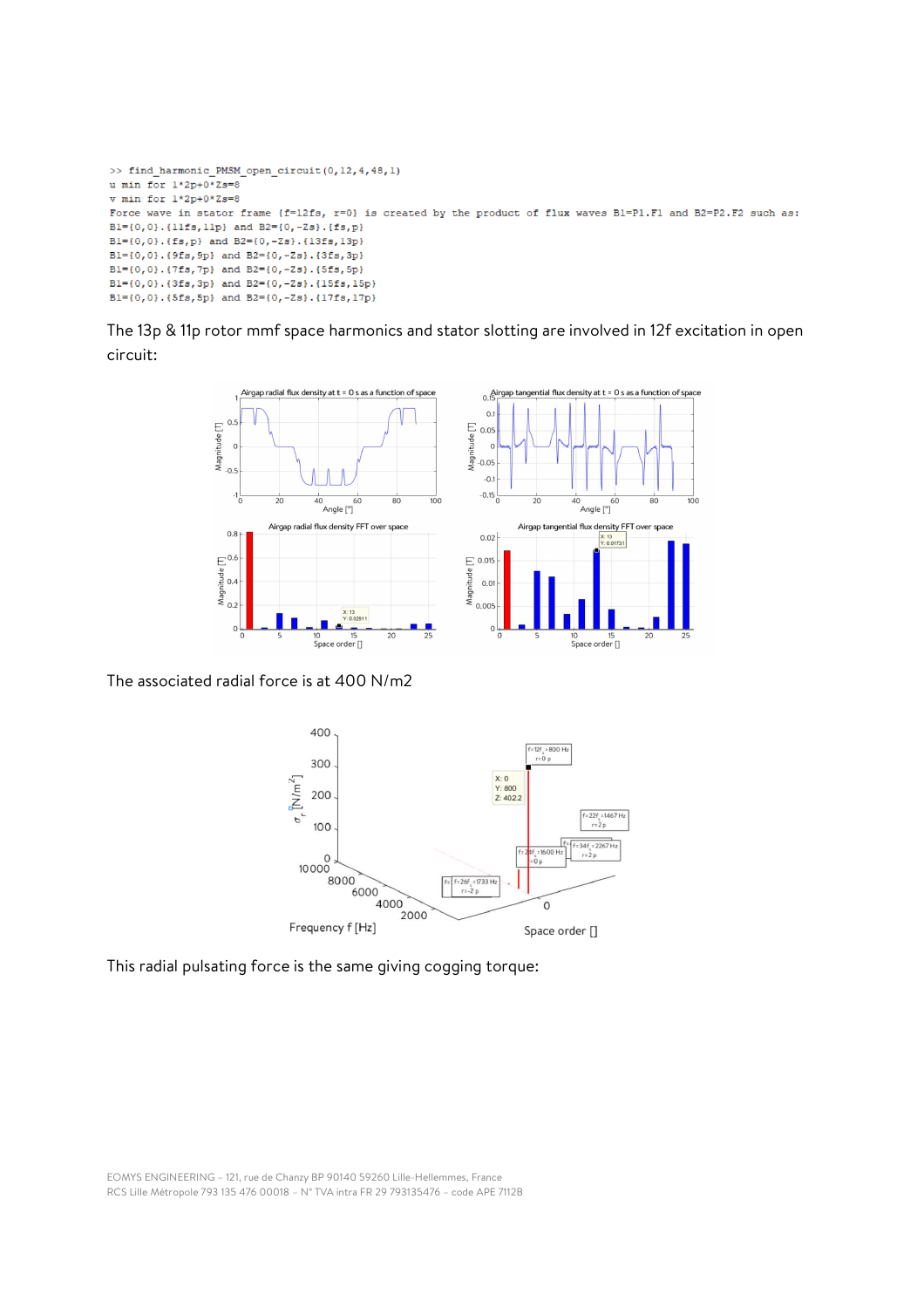

Can we change the magnitude by playing on magnet geometry ?



Let's quickly change H0 by +10%

Airgap radial pressure FF12<br>(without static and 2f excitations)



Now the amplitude of the radial force at 12f has reduced so this parameter has an effect on both radial & tangential pulsating forces. We can therefore run a sensitivity study on the magnet width on noise & cogging torque:

run\_MANATEE('tuto\_BPMSM\_015')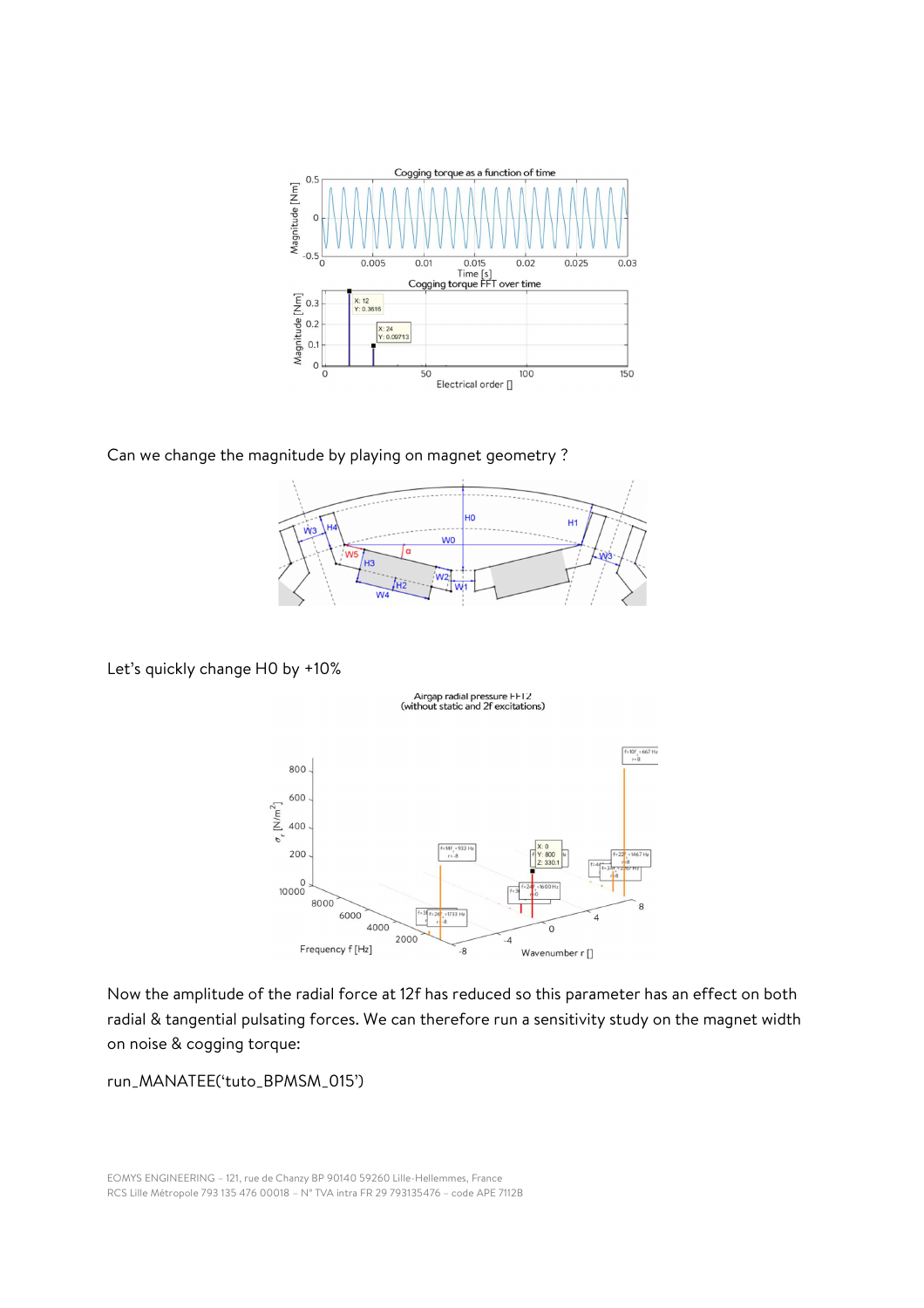

There is a correlation between noise (driven by radial ripple) & cogging torque (tangential ripple) in open circuit case which is normal for IPMSM, but this correlation does not hold at full load.

Let's include the load by activating armature field in full load case following id/iq curve:

## run\_MANATEE('tuto\_BPMSM\_13')



Noise level is increased but armature field does not bring new excitation frequencies. How armature field is creating 12f and 24f r=0 forces ?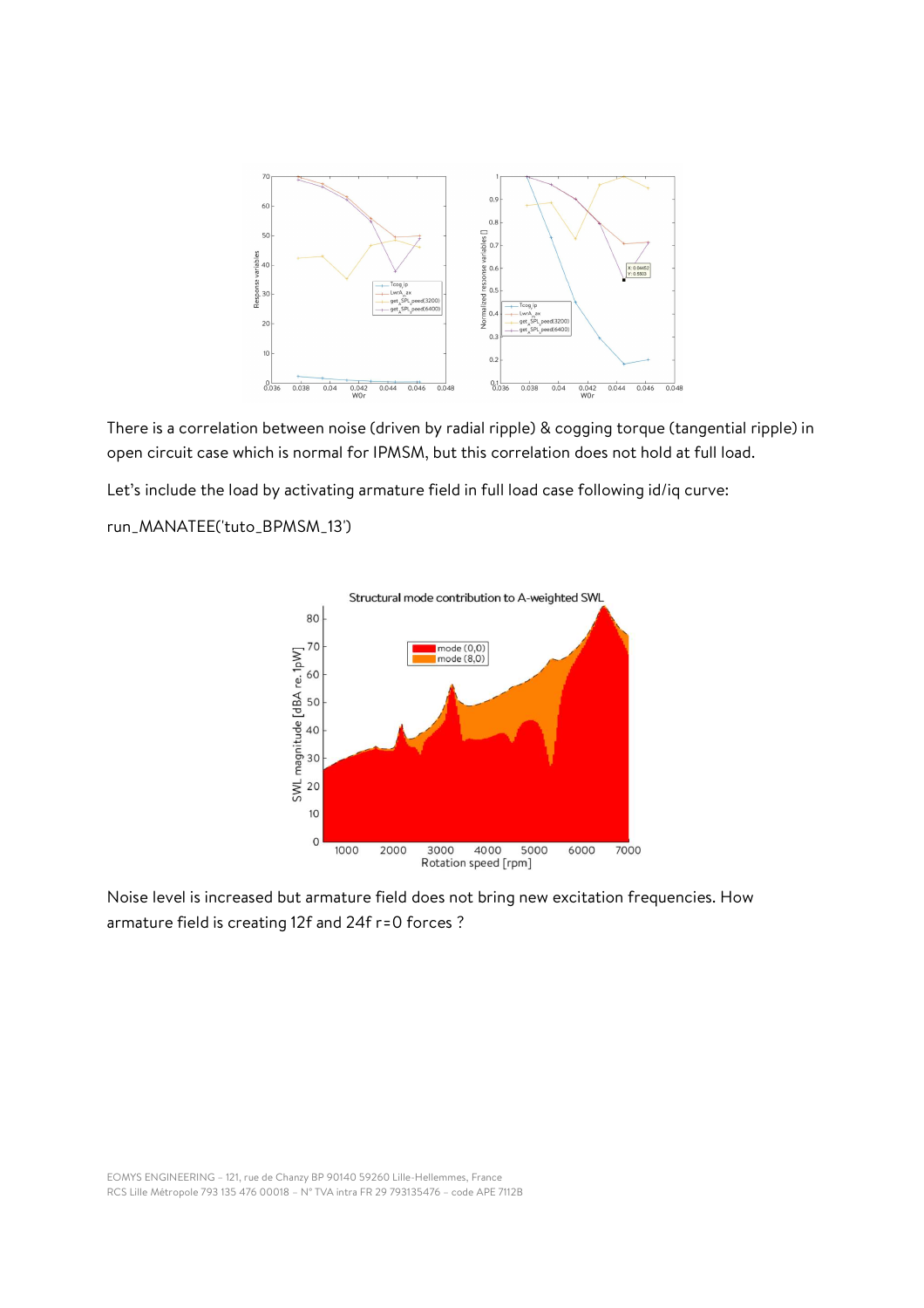```
>> find harmonic PMSM partial load(0,12,4,48,1)
u min for 1*2p+0*2s=8v min for 1*2p+0*2s=8u min for 1*2n+0*2s=8v min for 1*2p+0*Zs=8
Force wave in stator frame {f=12fs, r=0} is created by the product of flux waves B1=P1.F1 and B2=P2.F2 such as:
Bl={0,0}.{1lfs, llp} and B2={0,0}.{fs,-llp}
BI = \{0, 0\}, \{13fs, 13p\} and B2 = \{0, 0\}, \{fs, 13p\}Bl={0,0}.{1lfs,1lp} and B2={0,-Zs}.{fs,p}
Bl={0,-Zs}.{13fs,13p} and B2={0,0}.{fs,p}
Bl={0, Zs}.{1lfs, 1lp} and B2={0, 0}.{fs, -23p}
Bl={0,-2Zs}.{13fs,13p} and B2={0,0}.{fs,-11p}
Bl={0,0},{llfs,llp} and B2={0,-2Zs},{fs,l3p}
Bl={0,0}.{13fs,13p} and B2={0,-Zs}.{fs,25p}
Bl={0,0}.{1lfs,1lp} and B2={0,-3Zs}.{fs,25p}
```
One can see that 13p=Zs+p and 11p=Zs-p stator mmf stepped harmonics create pulsating forces but they cannot be cancelled with coil pitch optimization.

However we can try reducing noise by harmonic current injection, for instance at 12f in DQ frame along d-axis with 0.5A magnitude (to be compared to 250A fundamental). Running a sensitivity study on harmonic current angle, one can find:



The noise due to 12f and the overall noise at variable speed is efficiently reduced. A more accurate sensitivity should be run on both magnitude and phase.

Alternative techniques include notching of the rotor or skewing the rotor. In open circuit to study the effect of the step skew rotor angle on noise and cogging:

run\_MANATEE('tuto\_BPMSM\_05')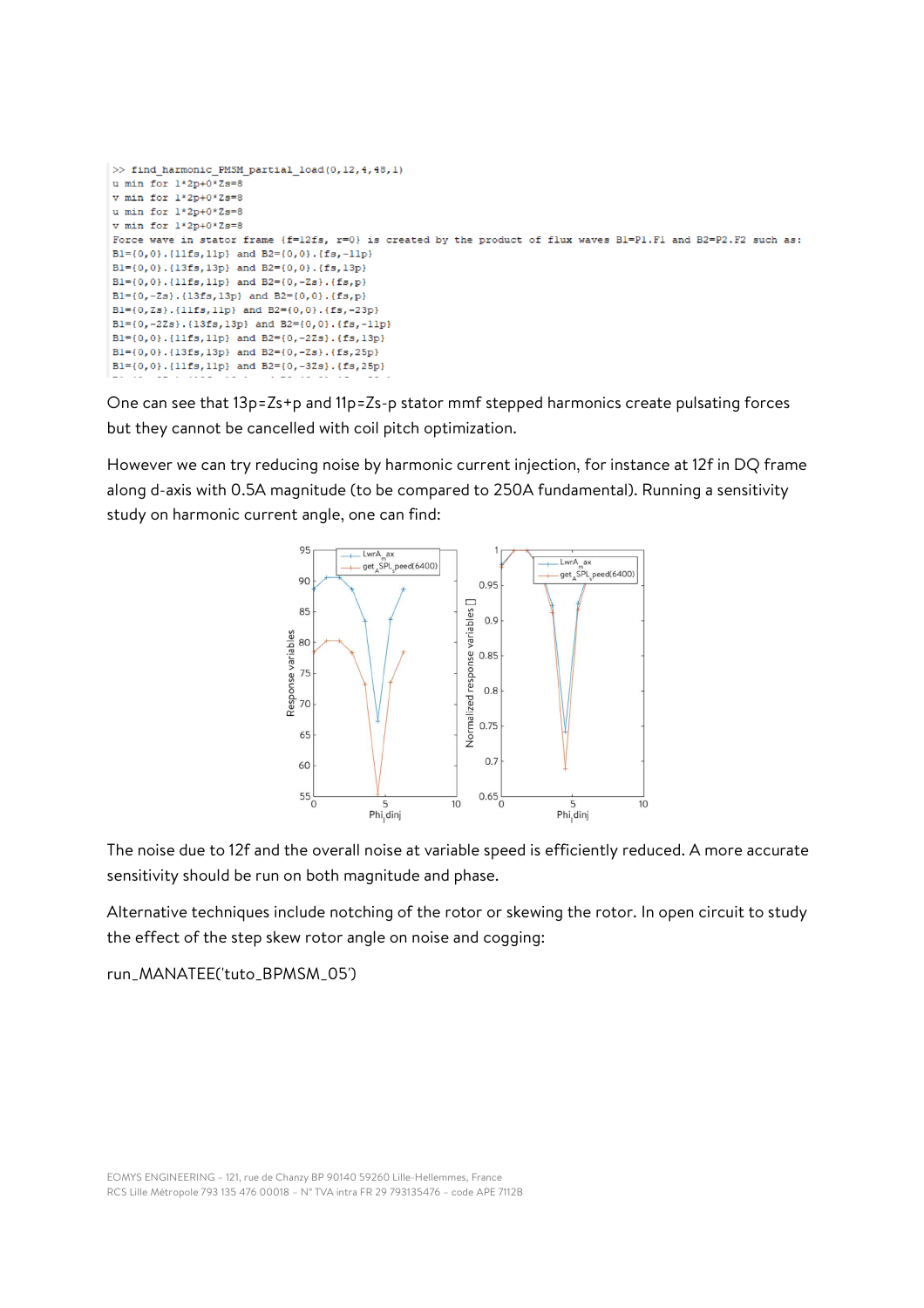

Optimal skew is (4/5) of one stator slot pitch as expected by theory.

At partial load following specific Id/Iq curve:

run\_MANATEE('tuto\_BPMSM\_07')



The optimal skew is larger than 4/5 stator slot pitch due to armature field effect.

What is more interesting is too find the best compromise between skew, torque ripple, noise and torque reduction; This study can be automatically carried in the skew optimizer environment of MANATEE which is based on the calculation of flux tables

## run\_MANATEE('tuto\_BPMSM\_19')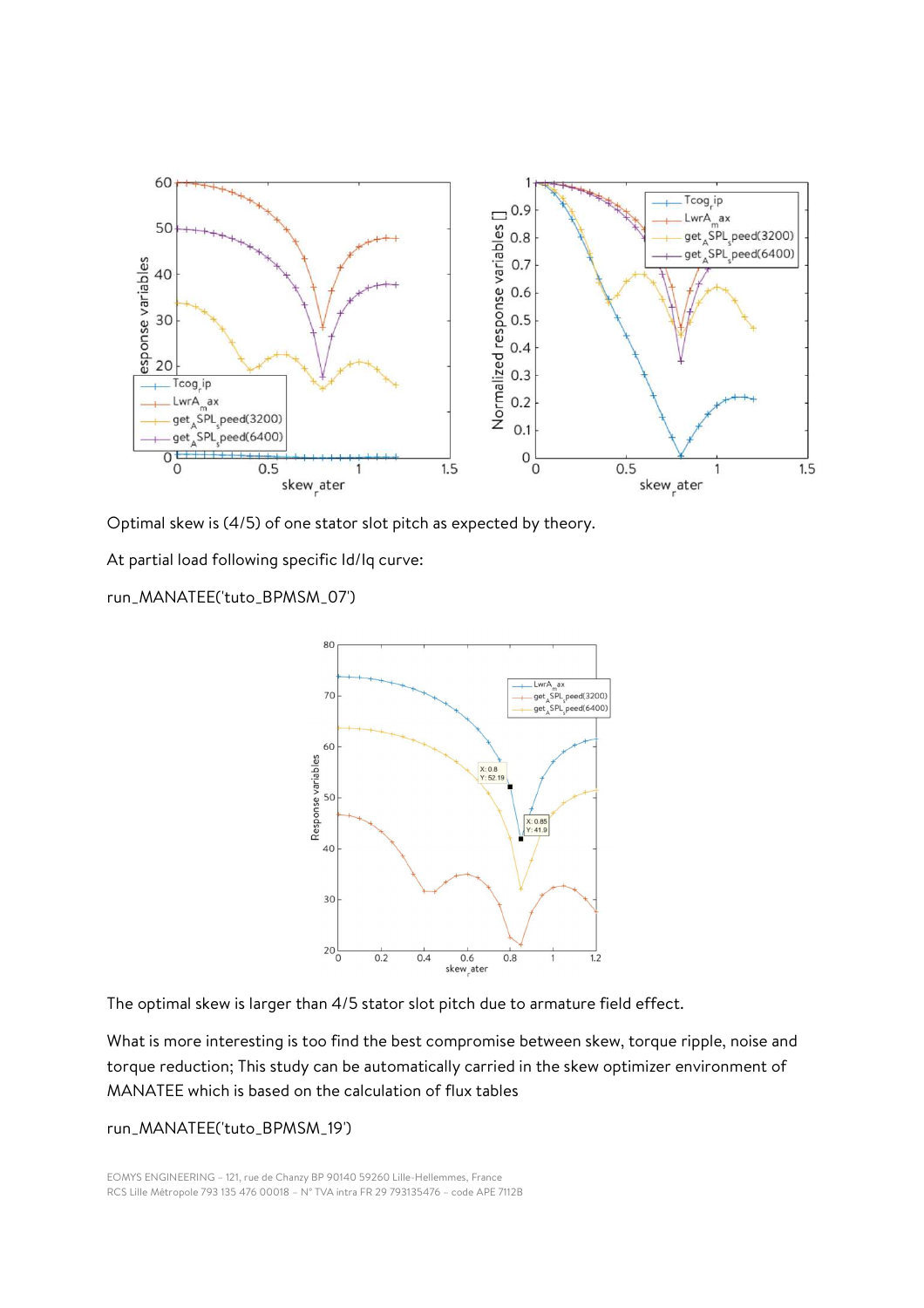Let's now investigate fault simulations (demagnetization, pole misplacement etc) : for that we need to switch to permeance mmf model instead of subdomain model. Let's check that PMMF model gives similar results as subdomain model:

run\_MANATEE('tuto\_BPMSM\_04')



One can see that results are very similar to SDM model. Then uneven airgap or eccentricities can be be modelled. Case of an oval stator in open circuit:

run\_MANATEE('tuto\_BPMSM\_18')